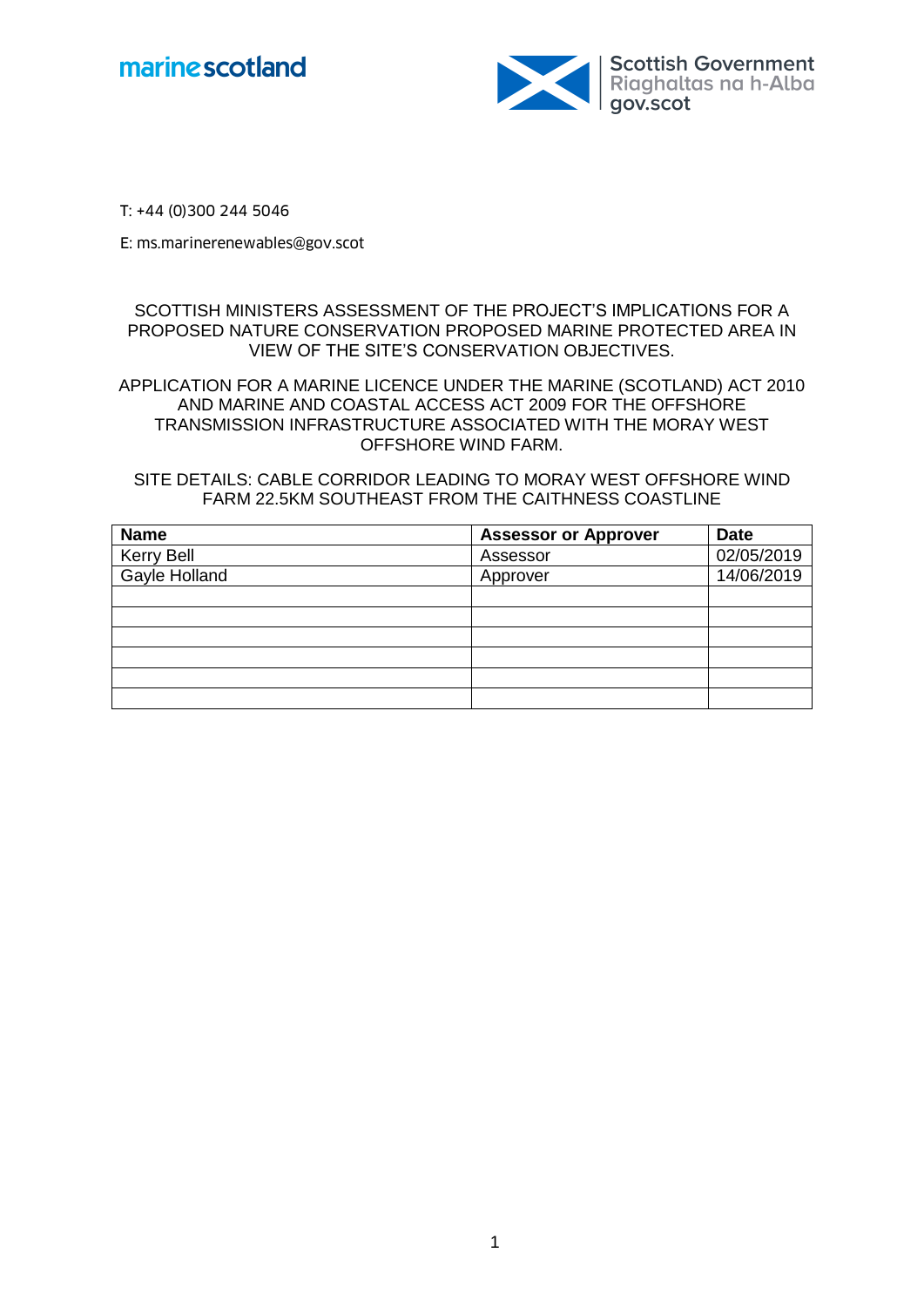## **TABLE OF CONTENTS**

| 1  |                                                                                                                                            |  |
|----|--------------------------------------------------------------------------------------------------------------------------------------------|--|
| 2  |                                                                                                                                            |  |
| 3  |                                                                                                                                            |  |
| 4  |                                                                                                                                            |  |
| 5  |                                                                                                                                            |  |
| 6  |                                                                                                                                            |  |
|    |                                                                                                                                            |  |
| 7  | Background information and protected features of relevant Nature Conservation                                                              |  |
|    | <b>SECTION 3: ASSESSMENT OF THE POTENTIAL TO HAVE A SIGNIFICANT RISK OF</b><br>HINDERING THE ACHIEVEMENT OF THE CONSERVATION OBJECTIVES OF |  |
| 8  | Requirement for Nature Conservation Marine Protected Area assessment 7                                                                     |  |
| 9  | Assessment of the implications for the site in view of the site's conservation                                                             |  |
| 10 |                                                                                                                                            |  |
|    |                                                                                                                                            |  |
| 11 |                                                                                                                                            |  |

# **LIST OF FIGURES AND TABLES**

[Figure 1 Chart of Generating Station and Cable Corridor......................................................](#page-3-3) 4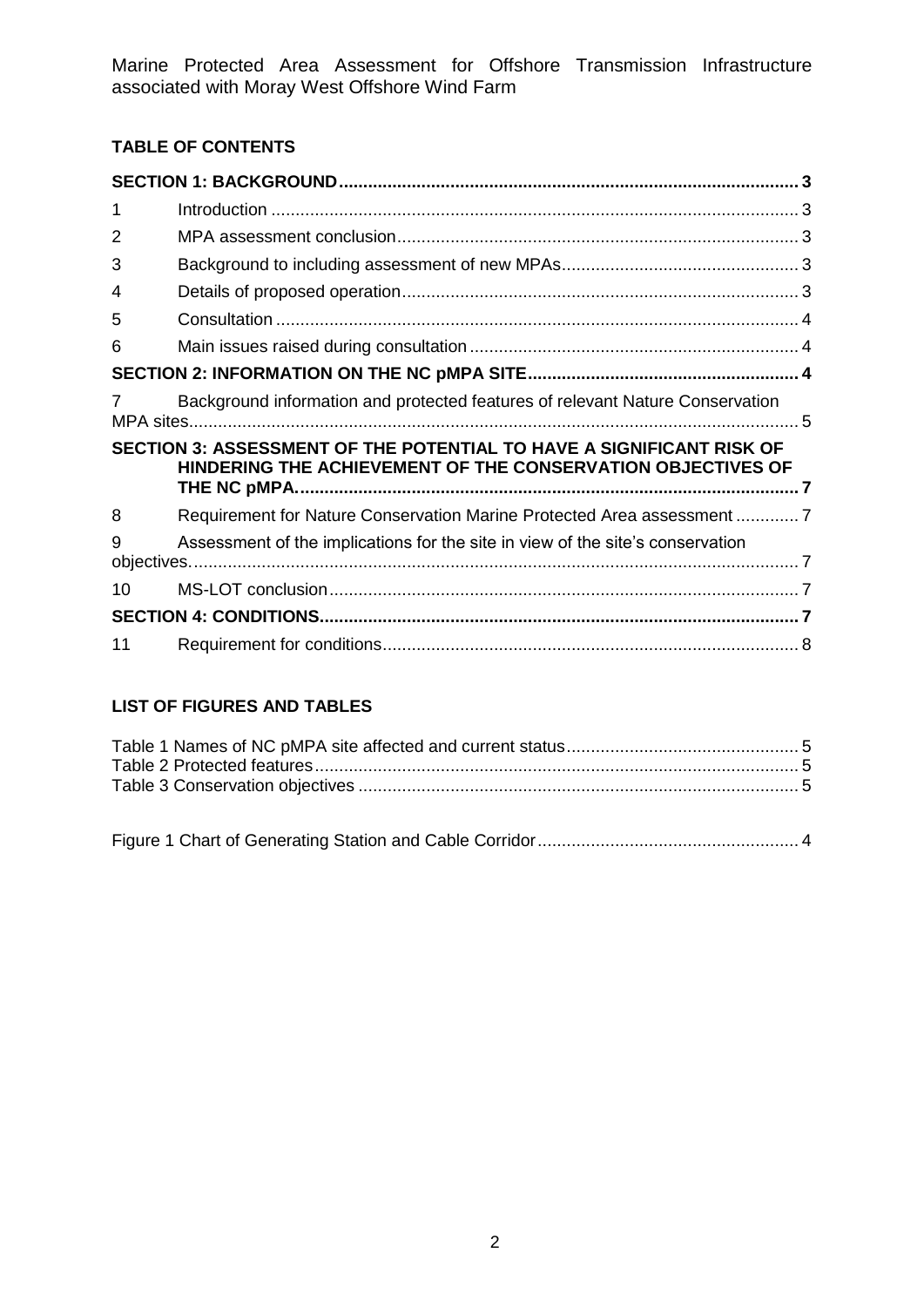# **SECTION 1: BACKGROUND**

## <span id="page-2-1"></span><span id="page-2-0"></span>**1 Introduction**

- 1.1 This Marine Protected Area ("MPA") assessment relates to the application submitted by Moray Offshore Windfarm (West) Limited ("the Company") for a marine licence under the Marine (Scotland) Act 2010 and the Marine and Costal Access Act 2009 to construct and operate the offshore transmission infrastructure associated with the Moray West offshore wind farm 22.5km southeast from the Caithness coastline ("the Works").
- 1.2 The assessment has been undertaken by Scottish Ministers and is required under section 83 of the Marine (Scotland) Act 2010. MS-LOT, as the 'public authority' under the 2010 Act, has to be satisfied that the licensable activities are not capable of affecting (other than insignificantly) the protected features in the Nature Conservation MPA or any ecological or geomorphological process on which the conservation of these features is dependant, before any consents can be granted.
- 1.3 Scottish Natural Heritage ("SNH") has been consulted.

## <span id="page-2-2"></span>**2 MPA assessment conclusion**

2.1 This MPA assessment concludes that the Works are not capable of affecting, other than insignificantly, the protected features of the Southern Trench Nature Conservation proposed MPA ("NC pMPA") and therefore do not pose a significant risk to the achievement of the conservation objectives of the Southern Trench NC pMPA.

## <span id="page-2-3"></span>**3 Background to including assessment of new MPAs**

3.1 The Scottish Ministers are currently in the process of identifying a suite of new MPAs in Scotland. In 2012 possible MPAs were identified, since then, additional assessment work has been undertaken and SNH have provided advice that the possible MPAs meet the MPA selection guidelines. The Scottish Ministers have agreed the case for the possible MPAs to be subject to consultation and now, proposed MPAs will be provided with policy protection. This policy protection effectively offers the pMPAs the same level of protection as designated MPAs until a decision on the classification of the sites are made.

## <span id="page-2-4"></span>**4 Details of proposed operation**

4.1 The Company proposes to construct and operate offshore transmission infrastructure associated with the Moray West offshore wind farm, located 22.5km to the east of the Caithness Coast in the outer Moray Firth. The works will consist of a maximum of two Offshore Substation Platforms ("OSPs") topsides (housing electrical infrastructure and potentially welfare facilities). The substructure and foundation design for the OSPs will be chosen form the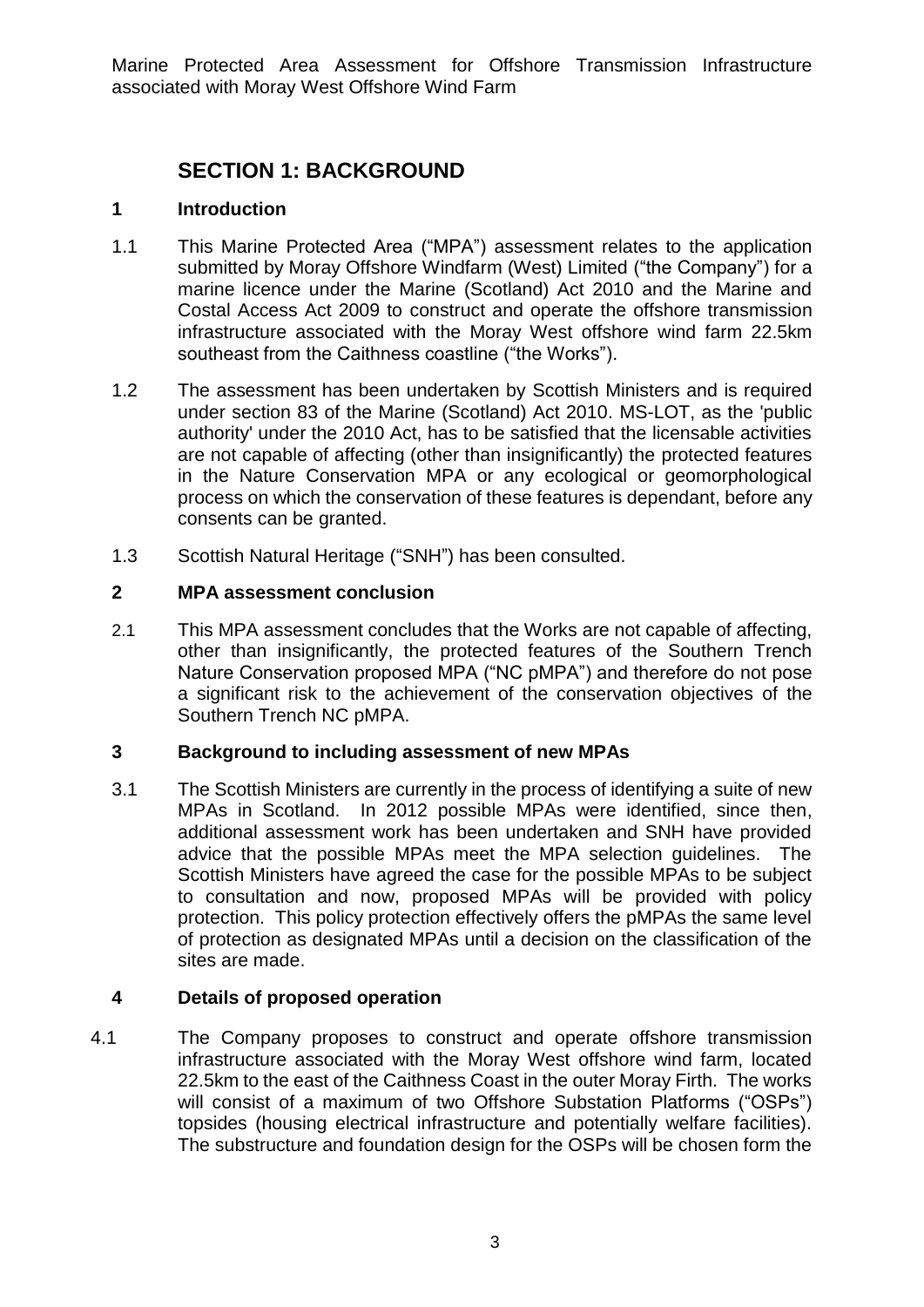following options:- gravity base; monopile; jacket foundation; suction caisson; or jack-up platform.

- 4.2 The Works will also include a maximum of two subsea offshore export cables, each cable measuring no more than 65 km in length and interconnector cable extending to a maximum of 15km between the 2 OSPs. In addition, the Company will carry out scour and cable protection works.
- 4.3 Figure 1 provided a chart detailing the Moray West offshore wind farm site and the cable corridor to shore.



**Figure 1 Chart of Generating Station and Cable Corridor**

## <span id="page-3-3"></span><span id="page-3-0"></span>**5 Consultation**

- 5.1 SNH was consulted on 10 July 2018 and provided their response on 7 September 2018 with regards to protected features of the NC pMPA.
- <span id="page-3-1"></span>6 Main issues raised during consultation
- 6.1 The response from SNH advised that whilst the proposal is capable of affecting the burrowed mud protected feature of the Southern Trench NC pMPA, the effects will be insignificant.

# <span id="page-3-2"></span>**SECTION 2: INFORMATION ON THE NC pMPA SITE**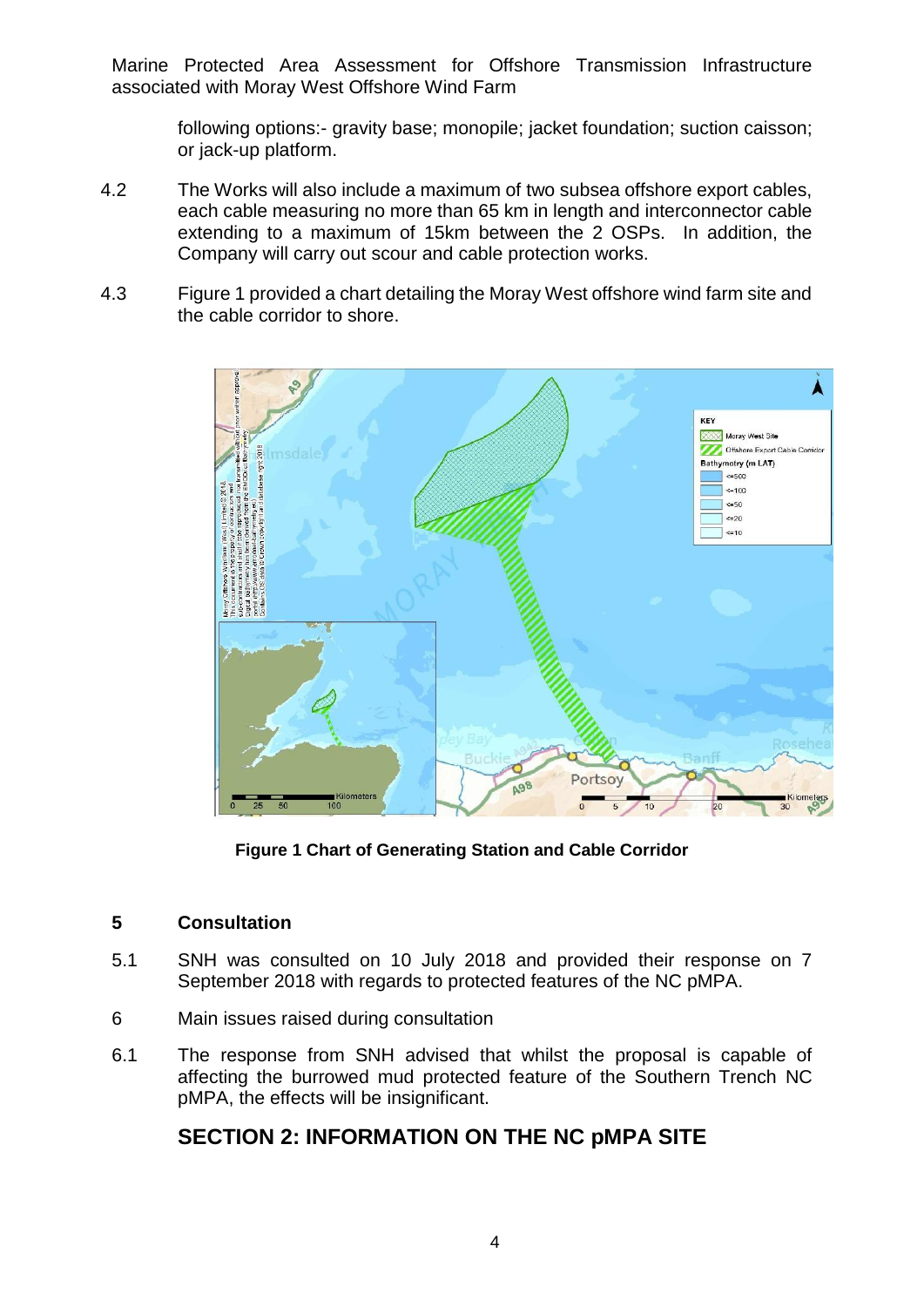### <span id="page-4-0"></span>**7 Background information and protected features of relevant Nature Conservation MPA sites**

7.1 This section provides links to the Scottish Government website where the background information on the site being considered in this assessment is available. The protected features for each site are listed as are the conservation objectives.

#### <span id="page-4-1"></span>**Table 1 Names of NC pMPA site affected and current status**

**[Southern Trench pMPA](https://www.gov.scot/publications/arine-protected-areas-mobile-marine-species-consultation-proposals-designate-four-new-marine-protected-areas-scottish-waters/)**

#### <span id="page-4-2"></span>**Table 2 Protected features**

**Southern Trench NC pMPA**

**Habitats** 

*Burrowed mud*

Mobile species

*Minke whale* 

Geomorphological features

- *Shelf deeps*
- *Subglacial tunnel valleys and moraines*
- *Slide scars*

Large scale features

*Fronts*

#### <span id="page-4-3"></span>**Table 3 Conservation objectives**

## **Southern Trench NC pMPA**

The draft Conservation Objectives of the Southern Trench NC pMPA, are that the protected features

- so far as already in favourable condition, remain in such condition
- so far as not already in favourable condition, be brought into such condition, and remain in such condition

"Favourable condition", with respect to a marine habitat, means that

- a) its extent is stable or increasing; and
- b) its structures and functions, its quality, and the composition of its characteristic biological communities are such as to ensure that it is in a condition which is healthy and not deteriorating.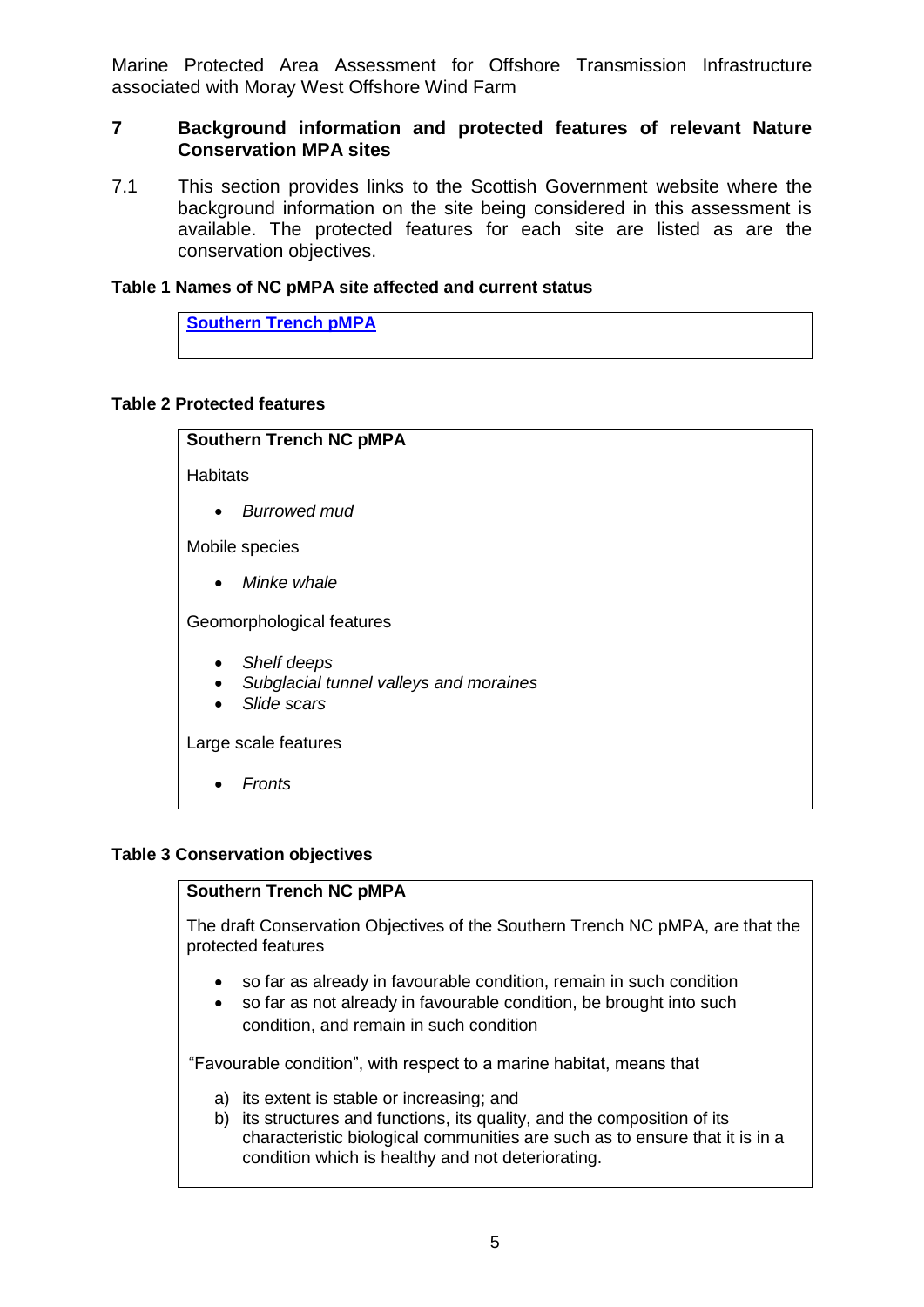Any temporary deterioration in condition is to be disregarded if the habitat is sufficiently healthy and resilient to enable its recovery from such deterioration.

"Favourable condition", with respect to a mobile species of marine fauna, means that

- a) the species is conserved or, where relevant, recovered to include the continued access by the species to resources provided by the possible MPA for, but not restricted to, feeding, courtship, spawning or use as nursery grounds;
- b) the extent and distribution of any supporting features upon which the species is dependent is conserved or, where relevant, recovered; and
- c) the structure and function of any supporting feature, including any associated processes supporting the species within the possible MPA, is such as to ensure that the protected feature is in a condition which is healthy and not deteriorating.

"Favourable condition", with respect to a feature of geomorphological interest, means that

- a) its extent, component elements and integrity are maintained;
- b) its structure and functioning are unimpaired; and
- c) its surface remains sufficiently unobscured for the purposes of determining whether the criteria in paragraphs (a) and (b) are satisfied.

 For the purpose of determining whether a feature of geomorphological interest is sufficiently unobscured under paragraph (3)(c), any obscuring of that feature entirely by natural processes is to be disregarded.

"Favourable condition", with respect to a large scale feature, means that

- a) the extent, distribution and structure of that feature is maintained;
- b) the function of the feature is maintained so as to ensure that it continues to support its characteristic biological communities and their use of the site including, but not restricted to, feeding, spawning, courtship or use as nursery grounds; and
- c) the processes supporting the feature are maintained.

For the purpose of determining whether a protected feature is in favourable condition any alteration to that feature brought about entirely by natural processes is to be disregarded.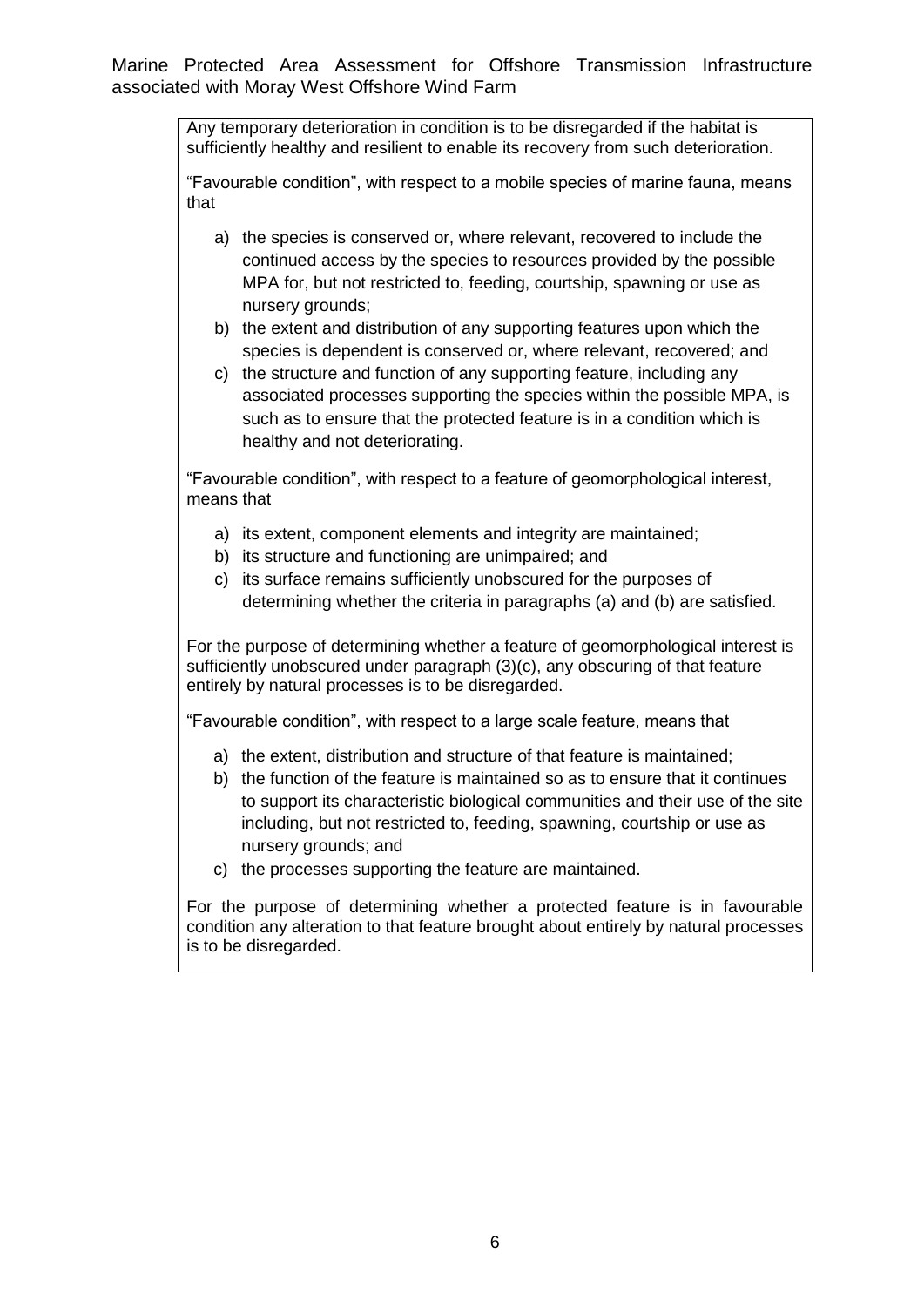# <span id="page-6-0"></span>**SECTION 3: ASSESSMENT OF THE POTENTIAL TO HAVE A SIGNIFICANT RISK OF HINDERING THE ACHIEVEMENT OF THE CONSERVATION OBJECTIVES OF THE NC pMPA.**

## <span id="page-6-1"></span>**8 Requirement for Nature Conservation Marine Protected Area assessment**

- 8.1 *Is the proposal capable of affecting (other than insignificantly) the protected features of the NC pMPA?*
- 8.1.1 SNH advised that, whilst the proposal is capable of affecting the burrowed mud protected feature of the Southern Trench NC pMPA, these effects are insignificant and therefore further assessment is not required.
- 8.1.2 SNH noted that the cable route passes through the Southern Trench NC pMPA selected burrowed mud as well as shelf deeps, fronts and minke whale and acknowledged that the benthic survey shows the presence of the burrowed mud at five sites along the export cable corridor.
- 8.1.3 SNH advised however, that the Southern Trench NC pMPA and the burrowed mud feature within it, is extensive, with burrowed mud widespread across the southern half of the Moray Firth and relatively widespread across the waters surrounding Scotland. SNH advised therefore that the area of habitat likely to be affected by the Works is comparatively small compared to the area of burrowed mud within the Southern Trench NC pMPA and the area should recover, although this may take some time.
- 8.1.4 MS-LOT agree with SNH's advice that whilst the Works are capable of affecting the burrowed mud protected feature of the Southern Trench NC pMPA, these effects are insignificant.
- 8.2 *Is there a significant risk of hindering the achievement of the NC pMPA's conservation objectives?*
- 8.3 No, the effects are insignificant so no further assessment required.

#### <span id="page-6-2"></span>**9 Assessment of the implications for the site in view of the site's conservation objectives.**

9.1 No further assessment required.

### <span id="page-6-3"></span>**10 MS-LOT conclusion**

10.1 This MPA assessment concludes that the Works are not capable of affecting, other than insignificantly, the protected features of the Southern Trench Nature Conservation proposed MPA ("NC pMPA") and therefore do not pose a significant risk to the achievement of the conservation objectives of the Southern Trench NC pMPA.

# <span id="page-6-4"></span>**SECTION 4: CONDITIONS**